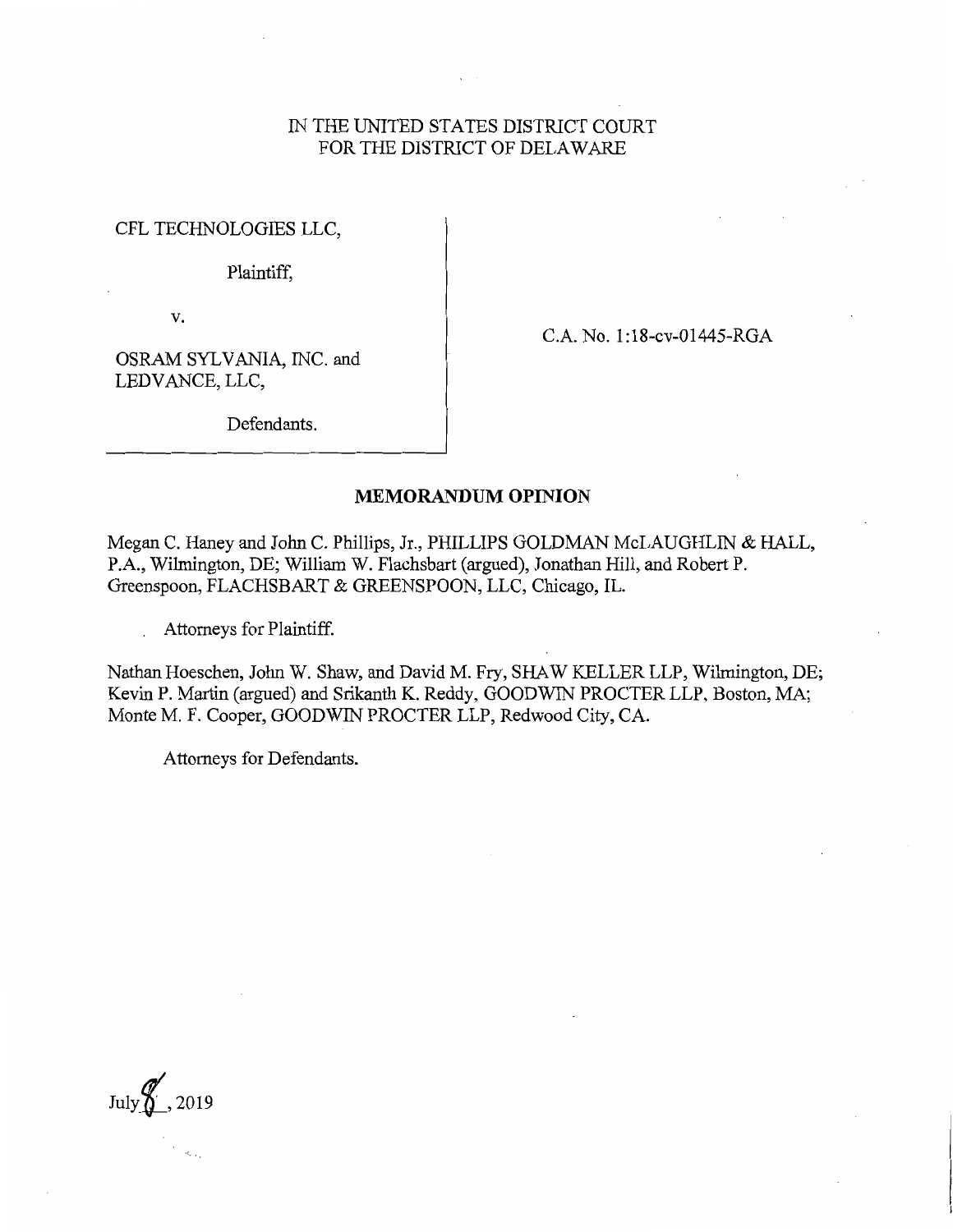Fundand 67 Judelly  $\int$ 

Presently before me is Defendants' Motion to Dismiss Complaint on the Basis of Claim Preclusion and Issue Preclusion. (D.I. 9). The Parties have fully briefed the issues. (D.I. 10, 18, 19, 23). I heard oral argument on May 14, 2019. (D.I. 26 ("Tr.")). For the reasons discussed more fully below, I will grant Defendants' motion as to willful infringement and deny their motion as to the rest.

Plaintiff filed this suit on September 17, 2018. (D.I. 1). It alleges that Defendants infringe the claims of five related patents: U.S. Patent Nos. 6,459,213 ("'213 Patent"); 6,172,464 ("'464 Patent"); 5,757,140 ("' 140 Patent"); 5,510,681 ("'681 Patent"); and 5,510,680 ('"680 Patent"). *(Id.).* All five patents are expired. *(D.I. 10 at 3)*. The Accused Products are Defendants' compact fluorescent lightbulbs ("CFLs").<sup>1</sup> (D.I. 1 at **¶** 26-30).

#### I. **BACKGROUND**

Plaintiff's predecessor in interest and the named inventor on all of the patents-in-suit, Mr.

Ole K. Nilssen,<sup>2</sup> sued Defendants in this District on August 1, 2000. (D.I. 1 at ¶42). He alleged

 $\overline{1}$ 

A CFL is a type of fluorescent lamp that typically screws into a regular, Edisontype light bulb socket, the type of socket most commonly found in household lamps. Today, almost all CFLs include a small electronic ballast as one component in its assembly. An electronic ballast converts low-frequency AC power to higher frequencies of AC power to operate a gas discharge lamp. The electronic ballasts found in CFLs are relatively small in comparison to stand-alone units that are used to power the long fluorescent lamp tubes commonly used in office building ceiling fixtures.

*Nilssen v. Wal-Mart Stores, Inc.,* 2008 WL 11350028, at \*1 (N.D. Ill. Mar. 17, 2008). <sup>2</sup> "Nilssen . . . [was] an inventor who . . . amassed a patent portfolio of over 200 patents, most of which [were] directed toward lighting products, including [CFLs], track lighting and stand-alone electronic ballasts." *Nilssen,* 2008 WL 11350028, at \*1.

Nilssen originally hired registered patent attorneys to draft and prosecute his patent applications. In 1983, Nilssen assumed the prosecution of his pending patent applications and began drafting and prosecuting his patent applications, *pro se.*  Nilssen consider[ ed] himself an expert in the prosecution of patents and prosecuting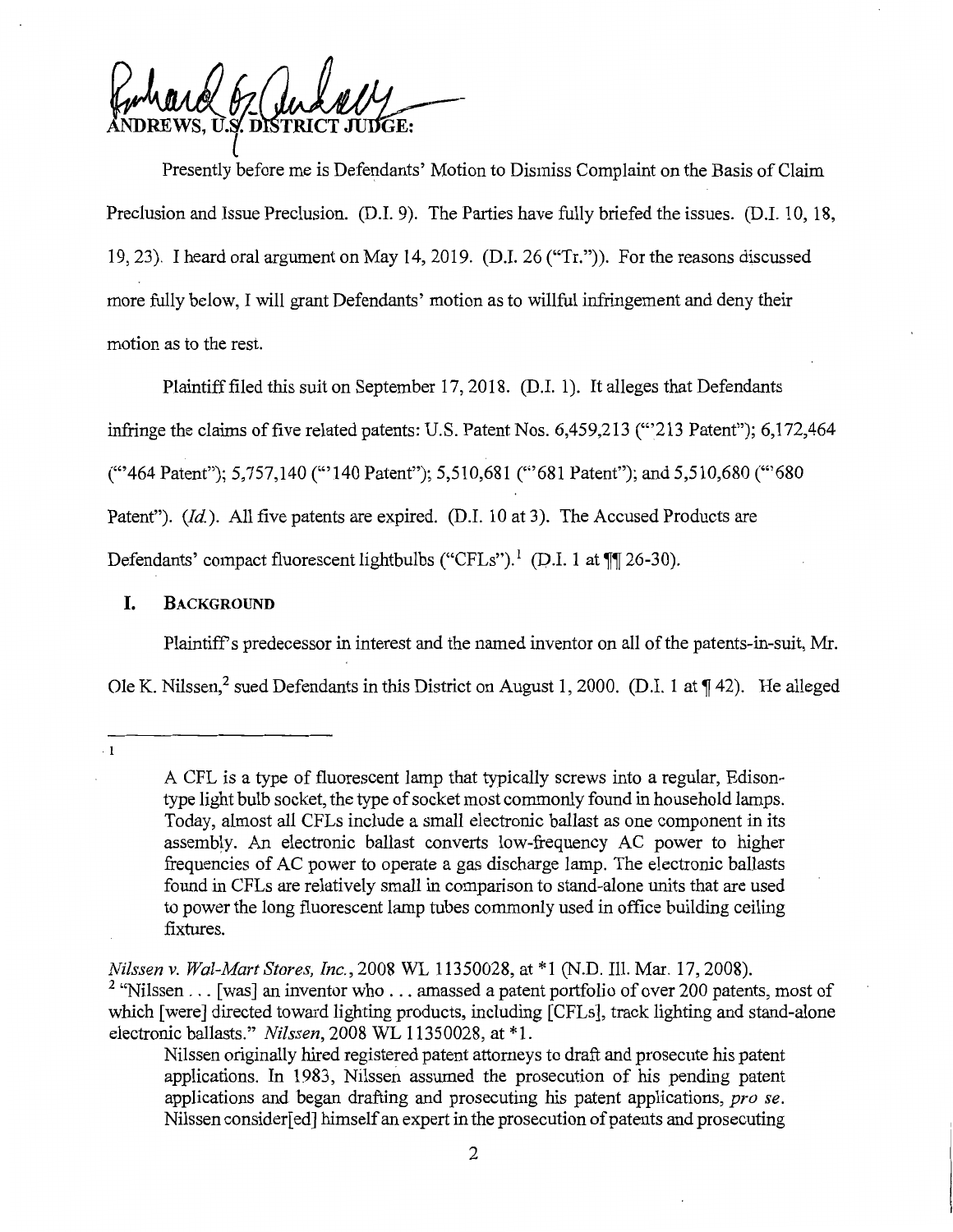that Defendants' CFLs infringed 26 patents, including the '680 and '681 Patents. (D.I. 10 at 4). The case was transferred to the Northern District of Illinois. In February 2006, that court held a bench trial to decide whether certain patents, including the '680 and '681 Patents, were unenforceable due to inequitable conduct. On July 6, 2006, the court concluded that they were. *Nilssen v. Osram Sylvania, Inc.,* 440 F. Supp. 2d 884, 911 (N.D. Ill. 2006) *("OSRAM I"), ajf'd,*  504 F.3d 1223 (Fed. Cir. 2007). The court's unenforceability finding as to the '680 and '681 patent was based on Mr. Nilssen: (1) failing to pay large entity maintenance fees; (2) improperly including a March 20, 1978 patent in the ancestry of the asserted patents; (3) failing to disclose ongoing litigation with Motorola; and  $(4)$  as to the '681 Patent, failing to disclose known prior  $\overline{\phantom{a}}$ art that he had disclosed in other pending applications. *Id* at 902-11. The court found that Mr. Nilssen's excuses for the conduct were not credible and found that Mr. Nilssen intended to deceive the Patent Office. *Id.* The court, however, declined to apply the doctrine of unclean hands to extend its findings of unenforceability to all of the related patents-in-suit. *Id* at 911.

Mr. Nilssen filed a second lawsuit *("OSRAM II")* against Defendants on May 2, 2003. (D.I. 16, Exh. 7). There, he alleged that Defendants' CFLs infringed 15 additional patents, including the '464 and '140 Patents. *(Id. at*  $\P$  14, 25). After receiving Defendants' invalidity contentions, Mr. Nilssen dropped his claims that Defendants infringed the '464 and '140 Patents from the suit. (D.I. 16, Exh. 8 at 7). At a status conference on April 15, 2004, Mr. Nilssen voluntarily moved to dismiss the remaining claims with leave to reinstate the case by June 25,

his patent applications, *pro se,* because he believe[d] that he underst[ood] the subject matter "far better than any attorney." Nilssen estimate<sup>[d]</sup> that as a *pro se* applicant, he ... prosecuted over 1,000 patent applications. Nilssen also prosecuted, *prose,* appeals before the Board of Patent Appeals and the Federal Circuit.

*Nilssen v. Osram Sylvania, Inc.,* 440 F. Supp. 2d 884,890 (N.D. Ill. 2006), *ajf'd,* 504 F.3d 1223 (Fed. Cir. 2007).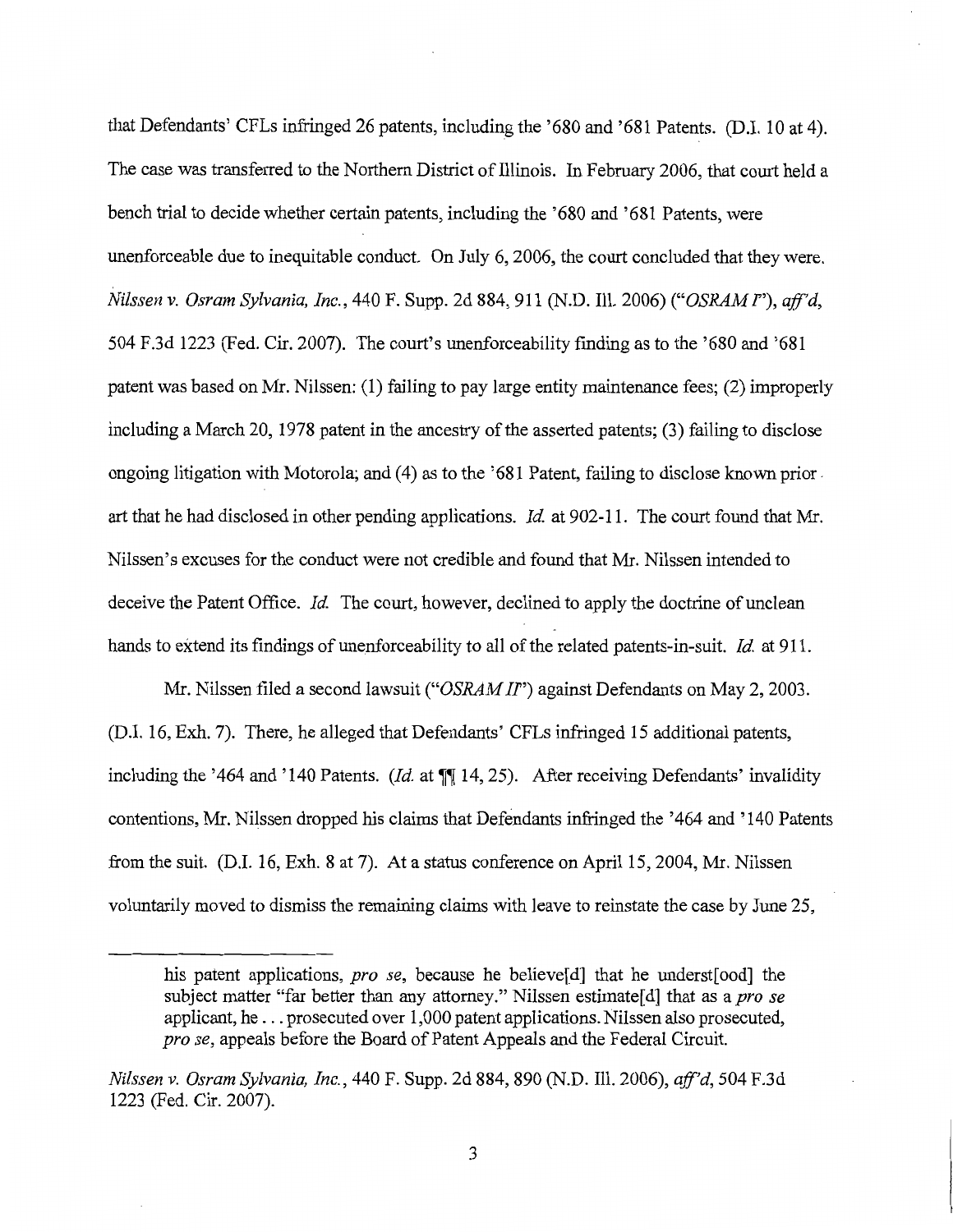2004. Minute Order, *Nilssen v. Osram Sylvania Inc.,* No. 03-2962 (N.D. Ill. April 15, 2004),

D.I. 28. The court granted his motion. *Id.* Over the next year, the court repeatedly extended the deadline for Mr. Nilssen to reinstate the case, with the last recorded deadline arriving on July 22, 2005. *See Nilssen v. Osram Sylvania Inc.,* No. 03-2962, D.I. 30-42 (minute entries extending deadline). On September 27, 2005, the court again entered a minute entry dismissing the case. *Id.* at D.I. 49. The court later characterized the dismissal as "with prejudice." (D.I. 16 at Exh. 9).

On August 13, 2004, during the pendency of *OSRAM I* and *OSRAM II,* Mr. Nilssen filed an additional lawsuit against Wal-Mart. *See Nilssen v. Wal-Mart Stores, Inc. ("Wal-Marf'),*  2008 WL 11350028 (N.D. Ill. Mar. 17, 2008). In that lawsuit, he initially asserted, among others, the '680, '681, and '464 Patents. *Id* at \*l. On summary judgment, Mr. Nilssen acknowledged the unenforceability ruling in *OSRAM I* and only pursued his claim of infringement of the '464 Patent. *Id.* As in *OSRAM I*, the *Wal-Mart* court found the '464 Patent' unenforceable due to Mr. Nilssen's improper payment of small entity fees and his failure to disclose litigation with Motorola. *Id.* at \*3.

Geo Foundation, Ltd., Mr. Nilssen's co-plaintiff in *Wal-Mart,* filed an appeal of the district court's denial of its motion to vacate the *Wal-Mart* unenforceability determination as it applied to Geo. Notice of Appeal, *Nilssen v. Wal-Mart Stores, Inc.,* No. 04-5363 (N.D. Ill. Nov. 19, 2009), D.I. 307; *see* Motion by Plaintiff GEO Foundation Ltd to Vacate Judgment Pursuant to Fed. R. Civ. P. 60(b)(4), *Nilssen v. Wal-Mart Stores, Inc.,* No. 04-5363 (N.D. Ill. Nov. 19, 2009), D.I. 303. During the pendency of that appeal, the law of inequitable conduct changed dramatically when the Federal Circuit issued its *en bane* decision in *Therasense, Inc. v. Becton, Dickinson & Co.,* 649 F.3d 1276 (Fed. Cir.2011). The Federal Circuit ordered the parties to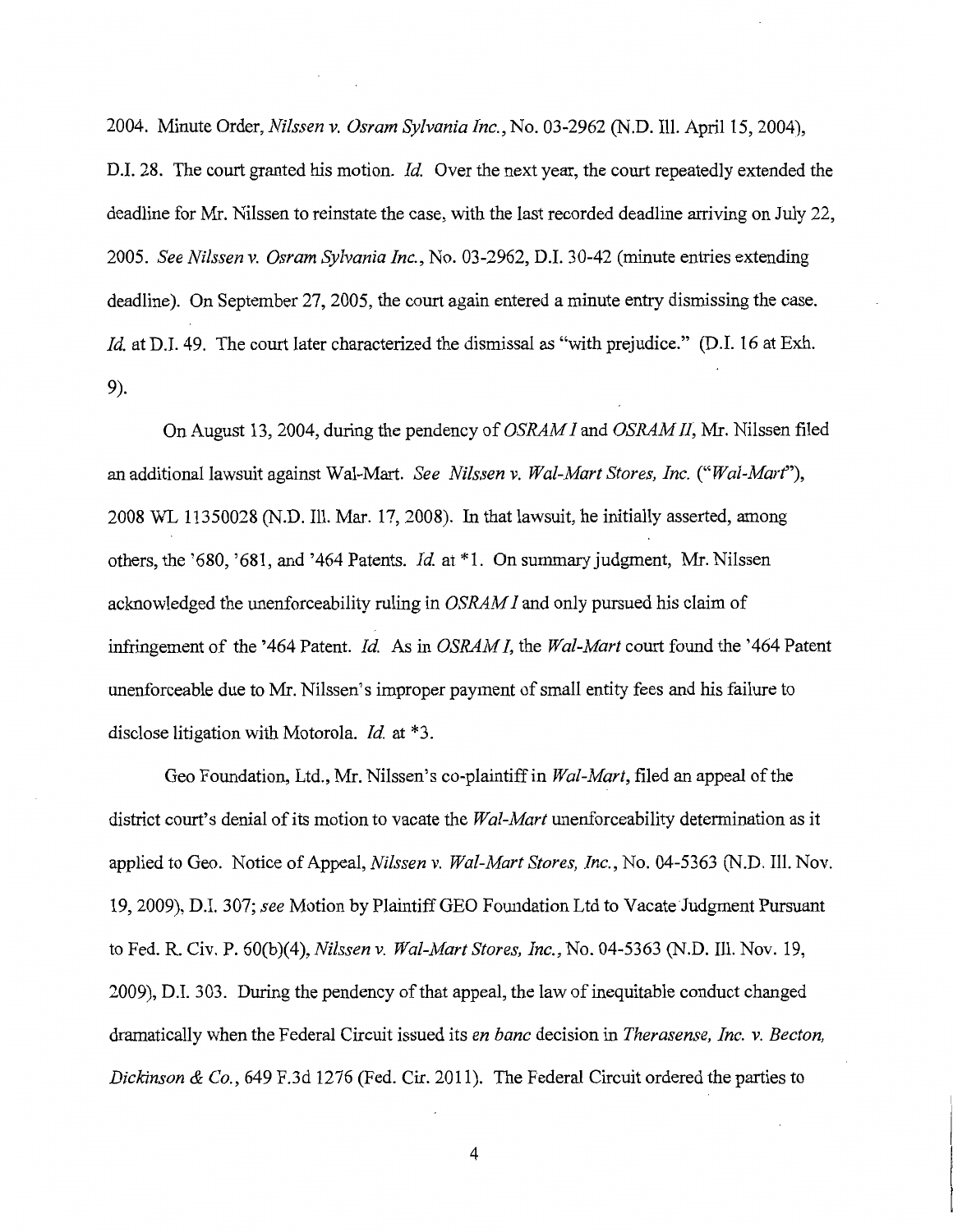submit supplemental briefing on the impact of the *Therasense* decision. *Nilssen v. Wal-Mart Stores, Inc.,* 394 F. App'x 709 (Fed. Cir. 2010). The court issued a Rule 36 affirmance once that briefing was complete. *Nilssen v. Wal-Mart Stores, Inc.,* 438 F. App'x 898 (Fed. Cir. 2011).

After Mr. Nilssen's death, his patents were assigned to his widow, who assigned the rights to Beacon Point Capital, LLC, who, in tum, assigned the rights to Plaintiff. (D.I. 10 at 4).

## **II. LEGAL STANDARD**

When reviewing a motion to dismiss pursuant to Federal Rule of Civil Procedure 12(b)(6), the Court must accept the complaint's factual allegations as true. *See Bell At!. Corp. v. Twombly,* 550 U.S. 544, 555-56 (2007). Rule 8(a) requires "a short and plain statement of the claim showing that the pleader is entitled to relief." *Id.* at 555. The factual allegations do not have to be detailed, but they must provide more than labels, conclusions, or a "formulaic recitation" of the claim elements. *Id.* ("Factual allegations must be enough to raise a right to relief above the speculative level ... on the assumption that all the allegations in the complaint are true (even if doubtful in fact)."). Moreover, there must be sufficient factual matter to state a facially plausible claim to relief. *Ashcroft v. Iqbal,* 556 U.S. 662, 678 (2009). The facial plausibility standard is satisfied when the complaint's factual content "allows the court to draw the reasonable inference that the defendant is liable for the misconduct alleged." *Id.* ("Where a complaint pleads facts that are merely consistent with a defendant's liability, it stops short of the line between possibility and plausibility of entitlement to relief." (internal quotation marks omitted)). A court may decide a Rule 12(b)(6) motion to dismiss based on preclusion grounds so long as the affirmative defense of preclusion is apparent on the face of the complaint. *See Brody v. Hankin,* 145 F. App'x 768, 771-72 (3d Cir. 2005).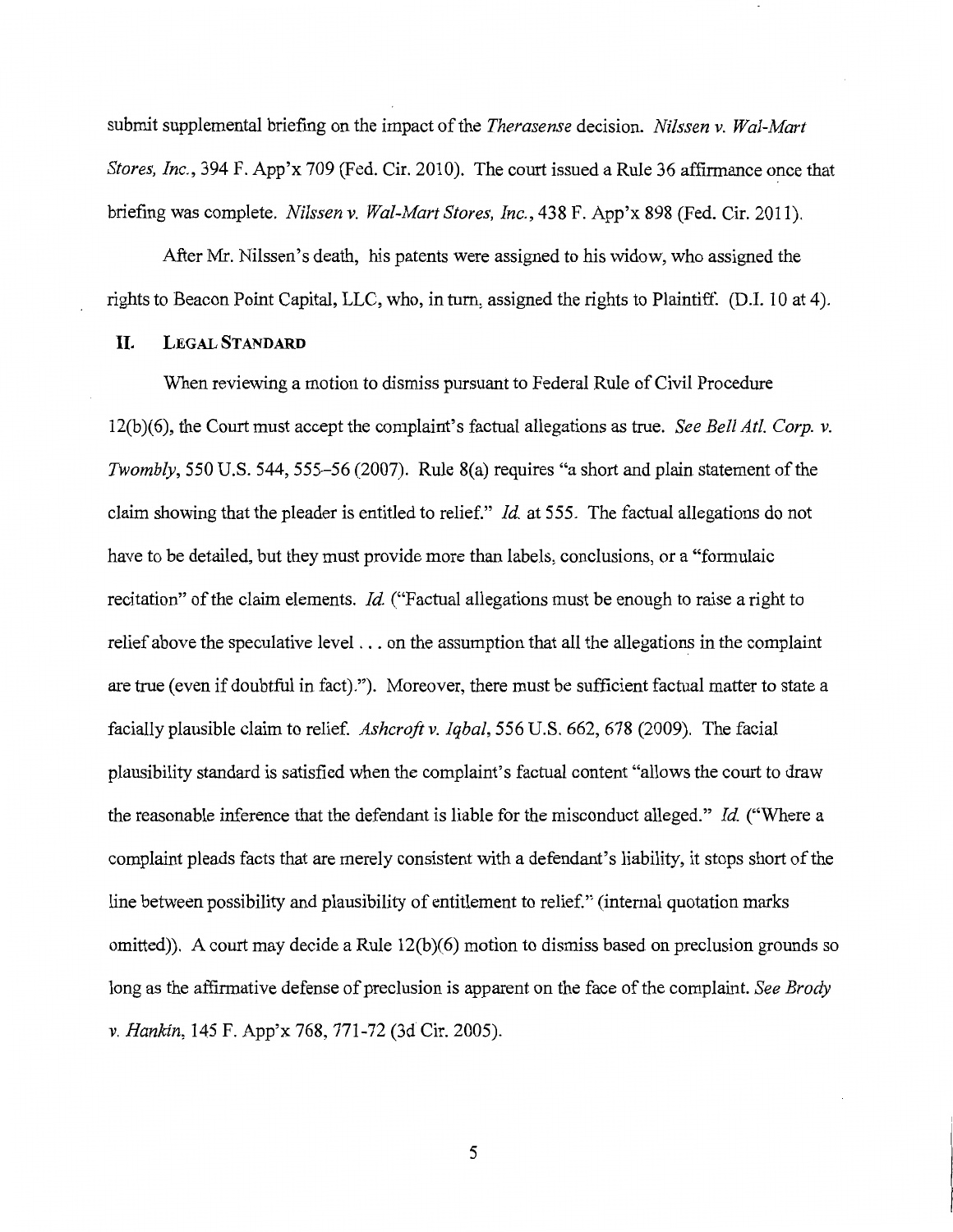## **Ill. ANALYSIS**

Defendants argue for dismissal of Plaintiff's complaint on three grounds: claim preclusion as to claims stemming from the '464, '140, '681 and '680 Patents, issue preclusion as to the enforceability of all patents-in-suit, and failure to state a willfulness claim. I will address each of their arguments in turn.

## *A. Claim Preclusion*

Plaintiff is not claim precluded from litigating Defendants' alleged infringement of the '464, '140, '681, and '680 Patents. The Federal Circuit applies the law of the regional circuit when deciding whether claim preclusion applies. *Mentor Graphics Corp. v. EVE-USA, Inc.,* 851 F.3d 1275, 1298 (Fed. Cir. 2017), *cert. dismissed,* 139 S. Ct. 44 (2018). In the Third Circuit, a claim is precluded if "there has been (1) a final judgment on the merits in a prior suit involving (2) the same parties or their privies and (3) [the current] suit [is] based on the same cause of action." *Lubrizol Corp. v. Exxon Corp.,* 929 F.2d 960, 963 (3d Cir. 1991). The Federal Circuit applies its own law to determine " $[w]$  hether two infringement allegations constitute the same  $\dots$ cause of action." *Mentor Graphics Corp.,* 851 F.3d at 1298. Under Federal Circuit precedent, an infringement action is not the same cause of action as a previous action if the accused products did not exist at the time of the previous suit. *Aspex Eyewear, Inc. v. Marchan Eyewear, Inc.,* 672 F.3d 1335, 1342 (Fed. Cir. 2012). This is the result of the common law principle that "a party who sues a tortfeasor is ordinarily not barred by a prior judgment from seeking relief for discrete tortious action by the same tortfeasor that occurs subsequent to the original action." *Id. lnAspex,* the Federal Circuit explained that, as each act of patent infringement is a discrete tort, claim preclusion does not attach to later acts of infringement. *Id.* at 1343. This remains true even if the products are "essentially the same" or, in fact, the same. *Mentor Graphics Corp.,* 851 F.3d at 1299; *Brain Life, LLC v. Elekta Inc.,* 746 F.3d 1045, 1056 (Fed. Cir. 2014).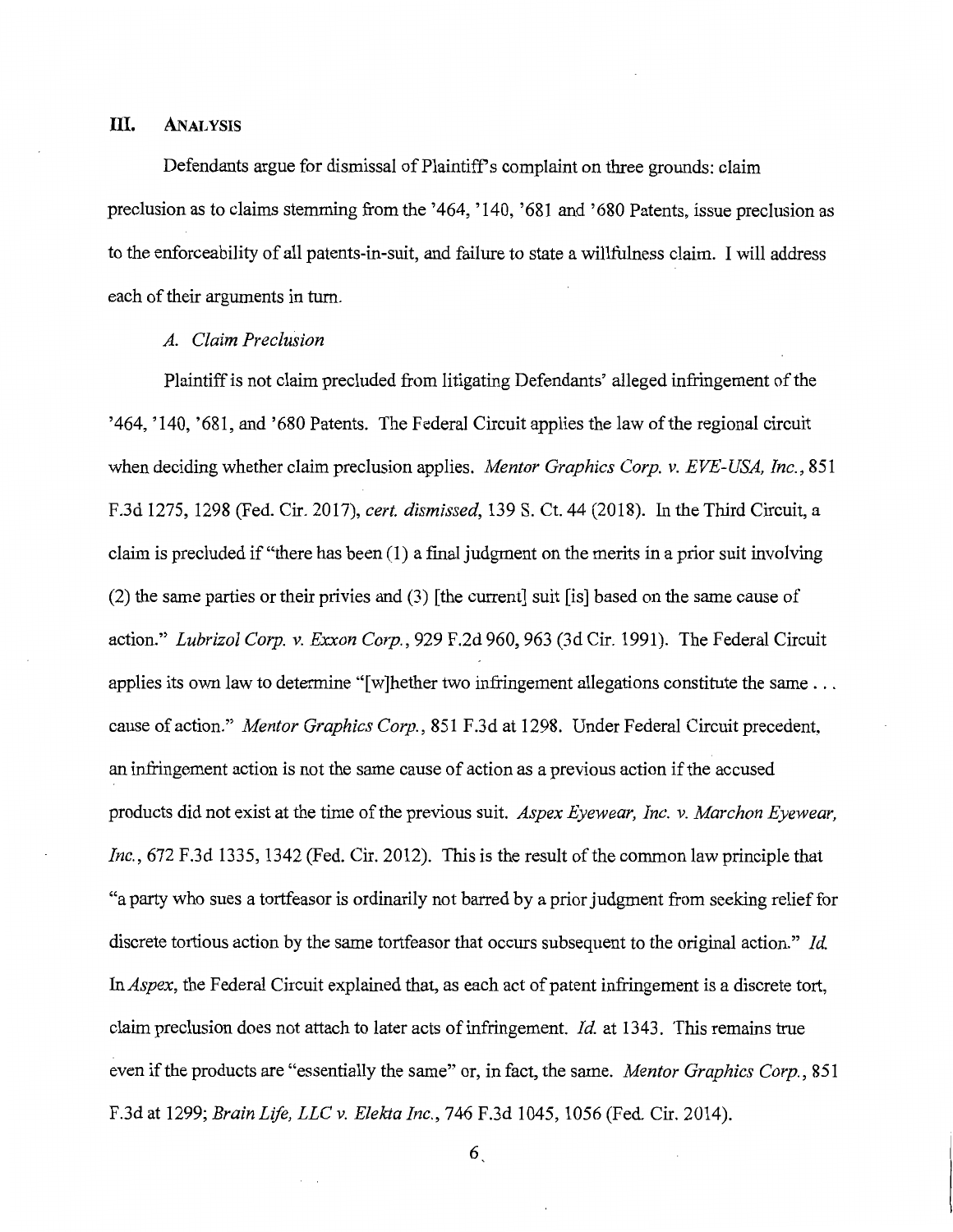The Parties do not dispute that the first two factors of the claim preclusion test are met in this case .. *(See* D.I. 10 at 9-11; D.I. 18 at 5-6). They do, however, disagree as to whether these are the same causes of action as in the earlier suits. *(See* D.I. 10 at 11-12; D.I. 18 at 5-6). It is not clear from the record how similar the accused CFLs in this case are to those previously accused. *(See D.I. 1 at ¶ 29; see also Tr. at 25:16-26:3)*. What is clear, however, is that Plaintiff seeks damages only for alleged tortious conduct that occurred after the termination of the earlier *OSRAM* lawsuits. Thus, under *Aspex* and *Mentor Graphics,* Plaintiff's cause of action is not the same cause of action as was previously litigated.

Defendants separately argue that the *Kessler* doctrine, a supplement to claim preclusion, should apply in this case. *Kessler v. Eldred,* 206 U.S. 285 (1907). The *Kessler* doctrine is a sparsely used tool that "allow[s] an adjudged *non-infringer* to avoid repeated harassment for continuing its business as usual post-final judgment in a patent action where circumstances justify that result." *Brain Life,* 746 F.3d at 1056 (emphasis in original). It gives an accused infringer "rights with respect to specific products that had been held to be noninfringing, even when the specific *acts* of infringement would not be barred by claim preclusion because they occurred postfinal judgment." *Id.* at 1057 (emphasis in original). The Federal Circuit has expressed reservations about the *Kessler* doctrine and has expanded its reach only in limited circumstances. *See SimpleAir, Inc. v. Google LLC,* 884 F.3d 1160, 1170 (Fed. Cir. 2018) ( characterizing *Kessler* as a claim preclusion gap-filler for postfinal judgment actions of adjudged noninfringers); *Brain Life,* 746 F.3d at 1058 (noting that the continued existence of the *Kessler* doctrine is "questionable" in light of modem claim and issue preclusion law).

As Defendants are not adjudged noninfringers, the *Kessler* doctrine does not apply. Defendants admit that the *OSRAM I* was resolved by a finding of inequitable conduct and that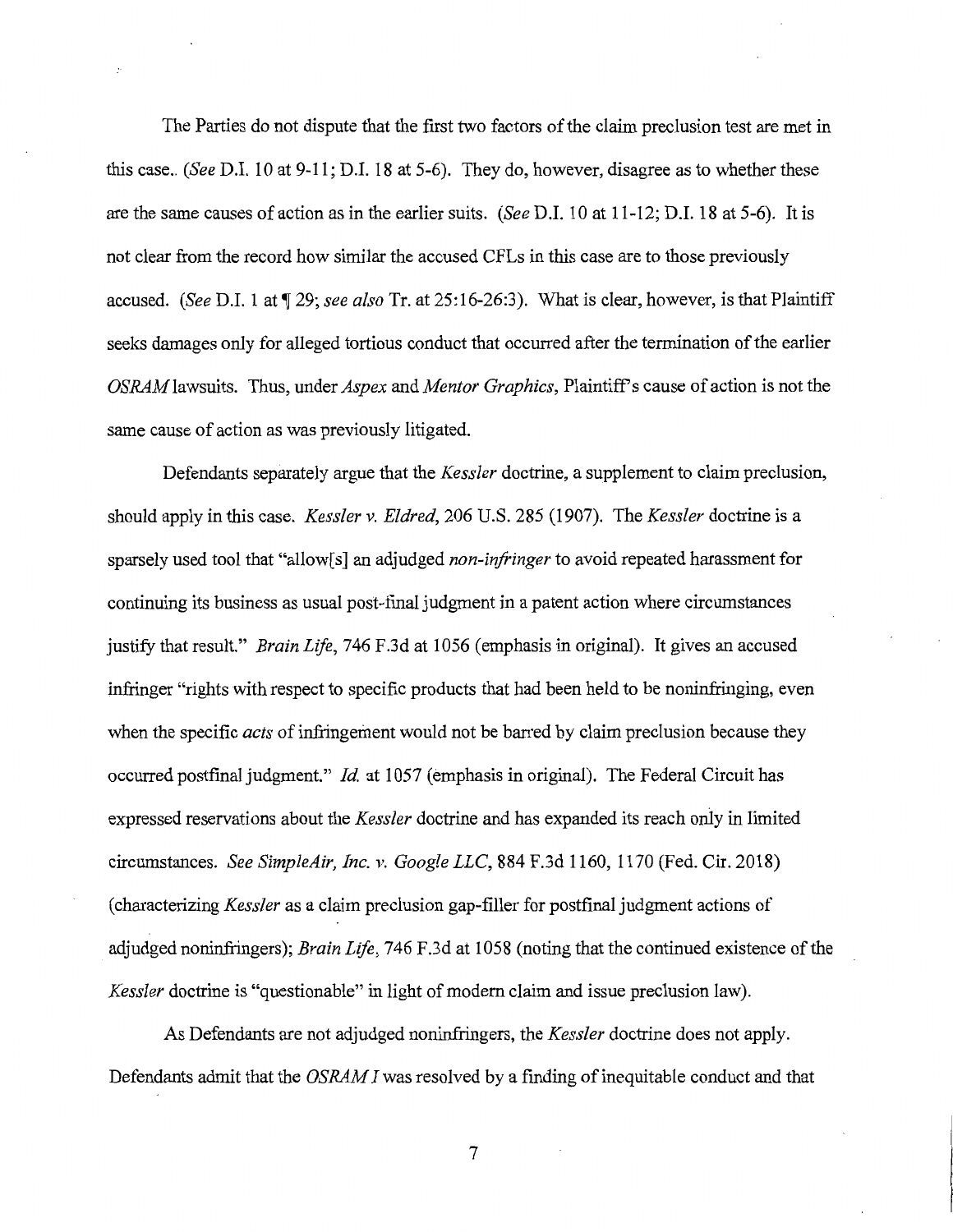*OSRAM II* was resolved by Plaintiff voluntarily moving to dismiss the case. (D.I. 19 at 4). Neither case was resolved by a finding of noninfringement. *(Id).* They argue, however, that the *Kessler* doctrine should extend to dismissals with prejudice as a general matter. *(See id).* They cite *Brain Life* as support for this proposition. *(Id).* In *Brain Life,* the defendant was found not to infringe two patents during a first lawsuit. *Brain Life,* 746 F.3d at 1058. Prior to that final decision, the plaintiff had dismissed with prejudice its claims related to a third patent. *Id.* The Federal Circuit held that the defendant was an adjudged noninfringer and that the *Kessler*  doctrine precluded the plaintiff from again accusing the products of infringement. *Id* at 1058- 59. It noted, "[plaintiff] could have continued to assert [the dropped] claims." *Id* at 1058. Those circumstances are distinguishable from this case. In *Brain Life,* the Federal Circuit held that, because the plaintiff chose to drop one of its patents, it had to live with the consequences of that decision. That is, the defendant's status as an adjudged noninfringer could not be defeated by the plaintiff's own choice not to pursue certain claims. Here, no court has determined that Defendants do not infringe Plaintiff's patents. Thus, Defendants are not adjudged noninfringers, regardless of the fact that Plaintiff's cases were dismissed with prejudice. The *Kessler* doctrine does not apply. <sup>3</sup>

<sup>&</sup>lt;sup>3</sup> Defendants cite two pre-1982 (pre-Federal Circuit) cases to support their argument for extension of the *Kessler* doctrine: *Molinaro v. Am. Tel. & Tel. Co.*, 460 F. Supp. 673, 676 (E.D. Pa. 1978), and *Technograph Printed Circuits, Ltd v. United States,* 372 F.2d 969, 979-80 (Ct. Cl. 1967). In light of the Federal Circuit's precedent on this issue, I do not find these cases persuasive. I recognize that a recent Northern District of California opinion, *In re: Persona/Web Techs., LLC et al. Patent Litigation,* 2019 WL 1455332 (N.D. Cal. April 2, 2019), credited *Molinaro* on the basis that the Federal Circuit cited the case in 2015 as support for a different proposition. *Id* at \*15. Considering the Federal Circuit's clear hesitancy to extend *Kessler,*  however, I do not find the court's reasoning in the *Persona/Web* opinion persuasive.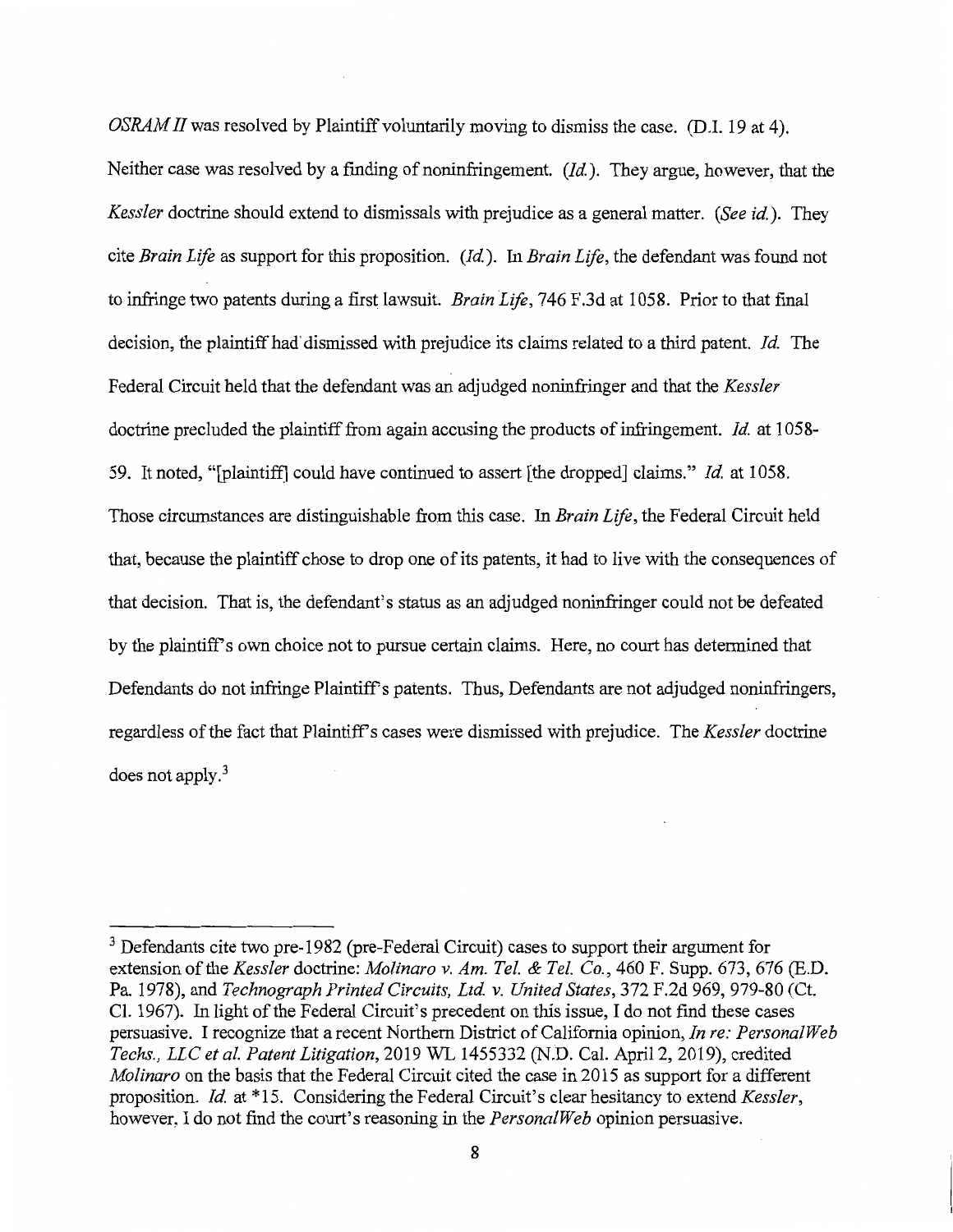Plaintiff is not claim precluded or barred by the *Kessler* doctrine from pursuing infringement claims against Defendants. Thus, I will not dismiss Plaintiff's complaint as to the '464, '140, '681 and '680 Patents on the basis of claim preclusion.

## *B. Issue Preclusion*

Plaintiff is not issue precluded from litigating the enforceability of the patents-in-suit. The Federal Circuit applies "the law of the regional circuit to the general procedural question of whether issue preclusion applies." *Soverain Software LLC v. Victoria's Secret Direct Brand Mgmt., LLC, 778* F.3d 1311, 1314 (Fed. Cir. 2015). It, however, applies its own "precedent to questions involving substantive issues of patent law, issues of issue preclusion that implicate substantive patent law issues, or issues of issue preclusion that implicate the scope of [its] own previous decisions." *Id.* The Third Circuit has four requirements for the application of issue preclusion: "(l) the identical issue was previously adjudicated; (2) the issue was actually litigated; (3) the previous determination was necessary to the decision; and (4) the party being precluded from relitigating the issue was fully represented in the prior action." *Jean Alexander Cosmetics, Inc. v. L 'Orea! USA, Inc.,* 458 F.3d 244,249 (3d Cir. 2006) (cleaned up). Other relevant considerations are whether the precluded party had a full and fair opportunity to litigate the issue and whether the issue was determined by a valid final judgment. *Id.* 

There is an exception to the law of issue preclusion that applies when there is a change in the law governing the previously decided issue. The Federal Circuit has articulated the following three-part test:<sup>4</sup>

<sup>&</sup>lt;sup>4</sup> The Federal Circuit applies its own law when addressing the change in law exception to issue preclusion. *See Voter Verified, Inc. v. Election Sys. & Software LLC,* 887 F.3d 1376, 1381-82 (Fed. Cir. 2018), *cert. denied,* 139 S. Ct. 813 (2019); *Dow Chem. Co. v. Nova Chemicals Corp. (Canada),* 803 F.3d 620, 627 & n.6 (Fed. Cir. 2015).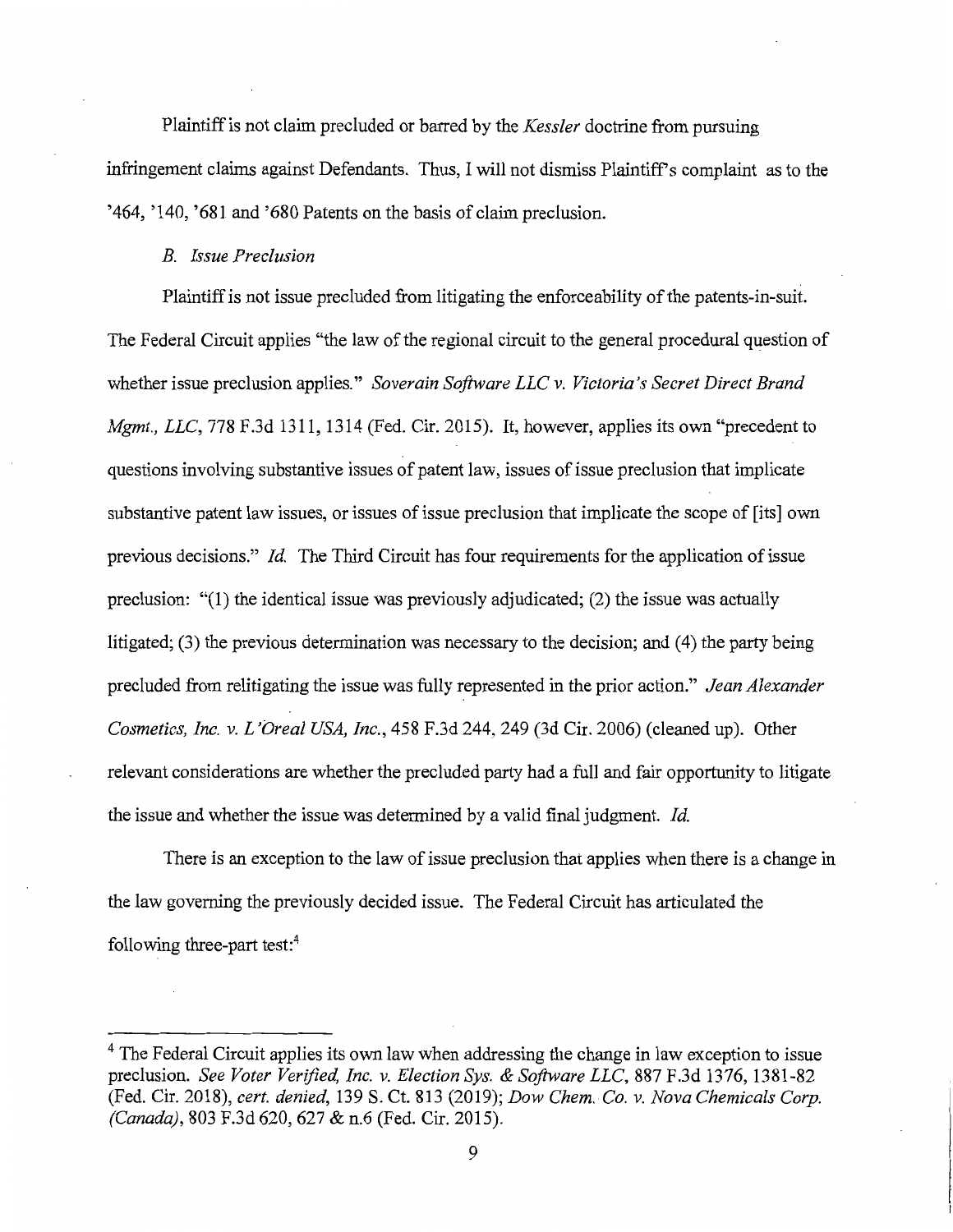First, the governing law must have been altered. Second, the decision sought to be reopened must have applied the old law. Third, the change in law must compel a different result under the facts of the particular case.

*Dow Chem. Co. v. Nova Chemicals Corp. (Canada),* 803 F.3d 620,629 (Fed. Cir. 2015) ( citations omitted). *Dow Chemical* addressed a change in the law of indefiniteness that occurred after the Federal Circuit had affirmed, on a first appeal, that certain claims were not indefinite. *Id* at 624-25. The Supreme Court decided *Nautilus, Inc. v. Biosig Instruments, Inc.,* 572 U.S. 898 (2014), while the case was on appeal a second time for review of the district court's supplemental damages decision. *Dow Chem. Co.,* 803 F.3d at 624-25. The Federal Circuit held, under exceptions to both law of the case and issue preclusion, that reconsidering indefiniteness was appropriate. *Id* at 630-35. It went on to find the claims at issue invalid as indefinite. *Id* at 635.

The Federal Circuit reaffirmed its statement of the exception in *Voter Verified, Inc. v. Election Sys. & Software LLC,* 887 F.3d 1376, 1381 (Fed. Cir. 2018), *cert. denied,* 139 S. Ct. 813 (2019). In *Voter Verified,* the Federal Circuit applied the *Dow Chemical* test to determine whether the change in law exception applied. The Supreme Court had decided *Alice Corp. Pty. v. CLS Bank Int'!,* 573 U.S. 208 (2014), in the time between lawsuits on the same patent between the same parties. *Voter Verified, Inc.,* 887 F.3d at 1381-82. The district court in the first suit had decided, without analysis, that the asserted patent was not invalid under Section 101. *Id* at 1379-80. The Federal Circuit stated, "If there were a change in the law, then issue preclusion would not apply, which would allow us to reach the merits of the§ 101 issue." *Id* at 1381. It ultimately held that the exception to issue preclusion did not apply because *Alice* did not alter the governing law. *Id* <sup>5</sup>

*<sup>5</sup>*Defendants cite *Morgan v. Dep 't of Energy,* 424 F.3d 1271, 1276 (Fed. Cir. 2005), as support for their argument that the change in law exception does not apply when the same facts are at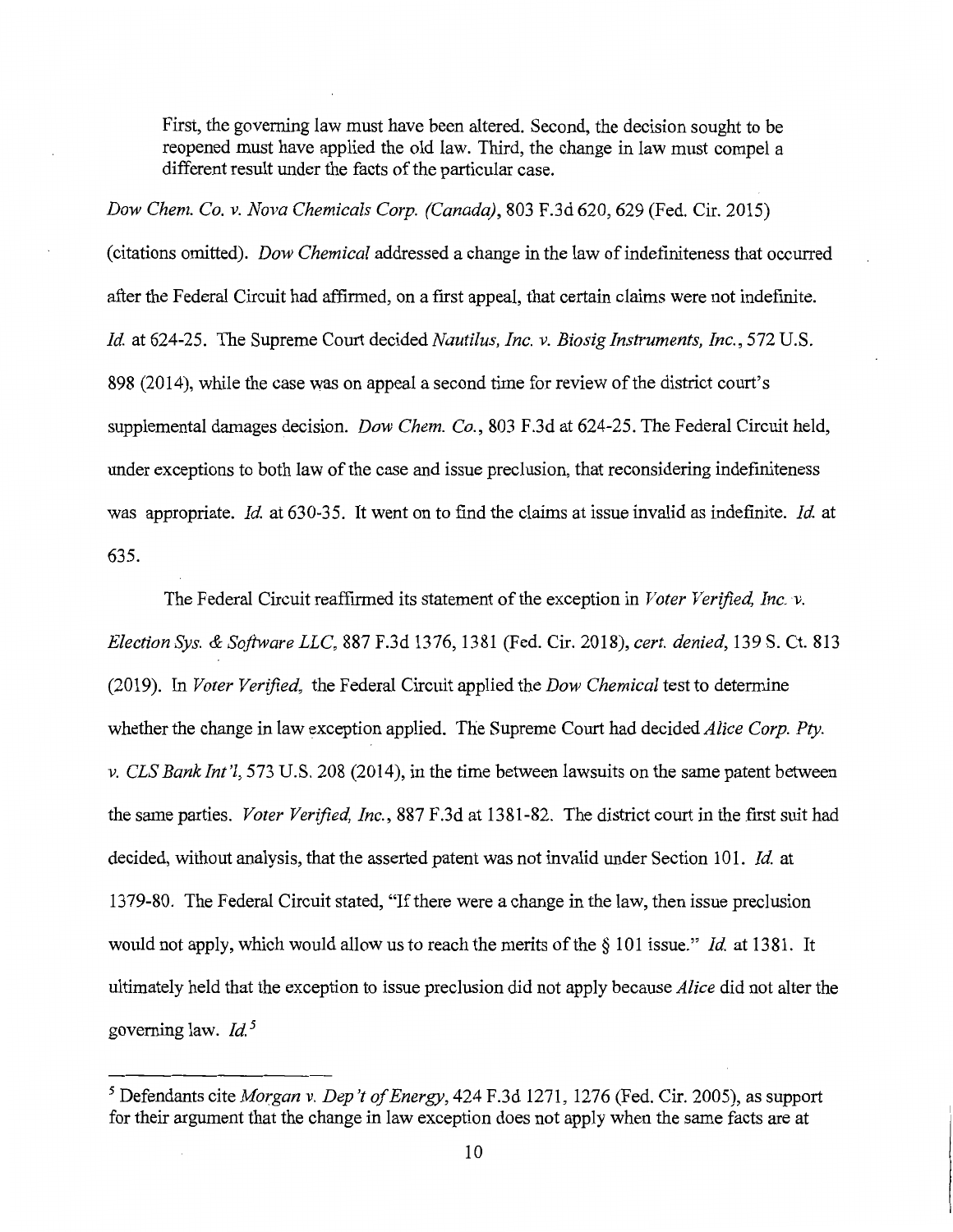#### **1. Change in the Law Applied in the First Case**

Consistent with meeting the first and second prongs of the Federal Circuit's test, the law governing inequitable conduct has shifted dramatically in the time between Plaintiffs earlier actions and this lawsuit. "Inequitable conduct is  $a \in \mathbb{R}$  [judge-made] equitable defense to patent infringement that, if proved, bars enforcement of a patent." *Therasense, Inc.,* 649 F.3d at 1285. Leading up to the Federal Circuit's 2011 *Therasense* decision, the bar for finding inequitable conduct was low:

[T]his court has espoused low standards for meeting the intent requirement, finding it satisfied based on gross negligence or even negligence. This court has also previously adopted a broad view of materiality, using a "reasonable examiner" standard based on the PTO's 1977 amendment to Rule 56. Further weakening the showing needed to establish inequitable conduct, this court then placed intent and materiality together on a "sliding scale." This modification to the inequitable conduct doctrine held patents unenforceable based on a reduced showing of intent if the record contained a strong showing of materiality, and vice versa. In effect, this change conflated, and diluted, the standards for both intent and materiality.

*Therasense, Inc.,* 649 F.3d at 1287-88 (citations omitted). *Therasense* clarified each of the issues

identified above. On intent, the Federal Circuit explained:

[T]he accused infringer must prove that the patentee acted with the specific intent to deceive the PTO. A finding that the misrepresentation or omission amounts to gross negligence or negligence under a "should have known" standard does not satisfy this intent requirement. In a case involving nondisclosure of information,

issue. (D.I. 19 at 5). In that opinion, stemming from a Merit Systems Protection Board appeal, the Federal Circuit stated, "barring collateral estoppel when the very same acts are at issue would mean that collateral estoppel is inapplicable whenever a later decision calls into question the propriety of the legal analysis of an earlier decision. Such a holding would be in contravention of the fundamental concept of collateral estoppel." *Morgan,* 424 F.3d at 1276. Defendants are correct that application of the *Morgan* rule would lead to a different result in this case, as the facts underlying the earlier inequitable conduct findings have not changed. I am not certain how reconcilable *Morgan* is with *Dow Chemical* and *Voter Verified.* I believe, however, that I should follow the Federal Circuit's more recent, and patent-specific, statement of the exception to issue preclusion. As the law is articulated, and applied, in *Dow Chemical* and *Voter Verified,* it makes no difference whether the underlying issue involves the same facts. *Voter Verified* is especially clear on this point. There, the Federal Circuit expressly stated that if the law of patentability had changed, regardless of no change in the factual underpinnings of the Section 101 determination, issue preclusion would not apply. *See Voter Verified, Inc.,* 887 F.3d at 1381.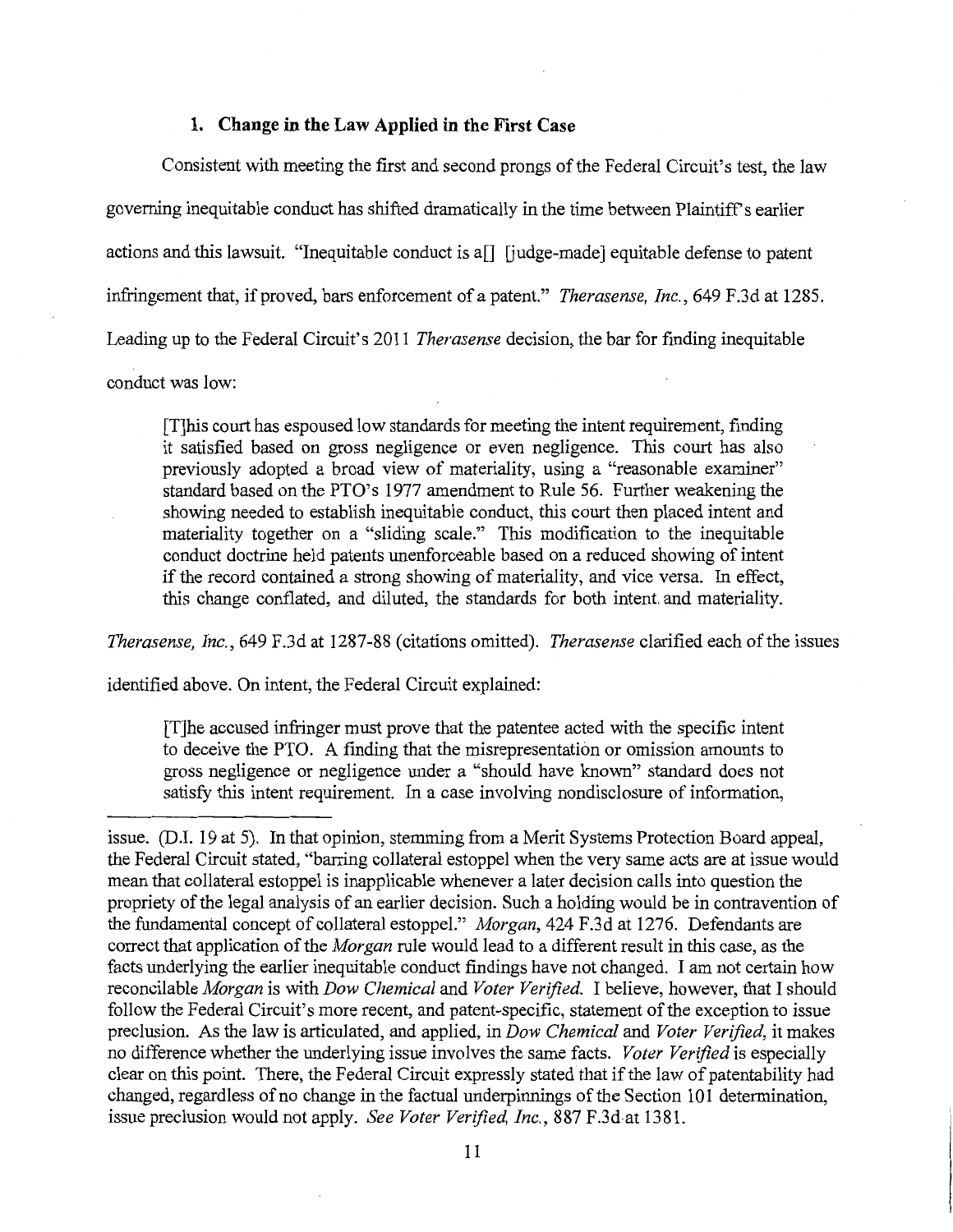clear and convincing evidence must show that the applicant *made a deliberate decision* to withhold a *known* material reference. In other words, the accused infringer must prove by clear and convincing evidence that the applicant knew of the reference, knew that it was material, and made a deliberate decision to withhold it. ...

[T]o meet the clear and convincing evidence standard, the specific intent to deceive must be the single most reasonable inference able to be drawn from the evidence.

*Id.* at 1290 (emphasis in original) (internal citations and quotations omitted). On materiality, the

court clarified:

[T]he materiality required to establish inequitable conduct is but-for materiality. When an applicant fails to disclose prior art to the PTO, that prior art is but-for material if the PTO would not have allowed a claim had it been aware of the undisclosed prior art. Hence, in assessing the materiality of a withheld reference, the court must determine whether the PTO would have allowed the claim if it had been aware of the undisclosed reference.

*Id.* at 1291. It also rejected the use of a "sliding scale." *Id.* at 1290. Thus, it is clear that the first and second prongs of the Federal Circuit's test for the exception to issue preclusion are met in this case.

#### **2.** *Therasense* **Compels a Different Result**

On the third prong of the Federal Circuit's test, Plaintiff has shown that *Therasense*  would compel a different result as to the issue of inequitable conduct. The Northern District of Illinois held the previously asserted patents unenforceable on four grounds: (i) undisclosed litigation with Motorola, (ii) priority misclaims, (iii) incorrect small entity assertions, and (iv) undisclosed prior art. I will address each issue in turn.

i. Undisclosed Litigation

Mr. Nilssen did not disclose to the Patent Office his ongoing litigation with Motorola during the pendency of the '680, '681, and '464 Patents' applications. *OSRAM I,* 440 F. Supp. 2d at 896; *Wal-Mart,* 2008 WL 11350028 at \*3. The patents at issue in the Motorola litigation were directed to the same general subject matter as the pending applications. *Id.* The district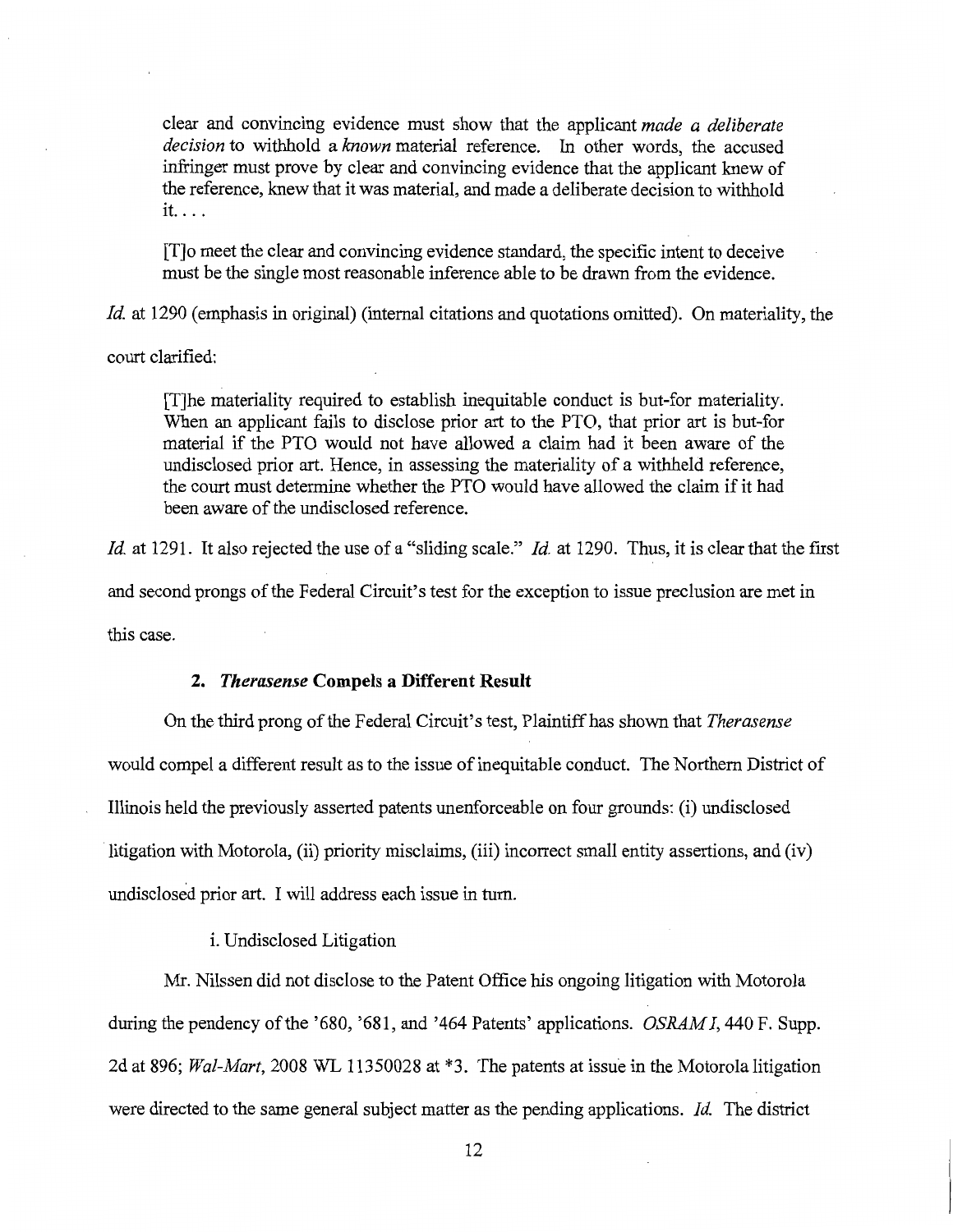court found that Mr. Nilssen's non-disclosure was material because it was information that the Patent Office required an applicant to disclose. *See id.* Since *Therasense*, however, the Federal Circuit has held that failure to disclose litigation, without more, is not sufficient to establish materiality. *Outside the Box Innovations, LLC v. Travel Caddy, Inc.,* 695 F.3d 1285, 1290-92 (Fed. Cir. 2012). As the court in *Wal-Mart* and *OSRAM I* did not find anything more than a failure to disclose the litigation, the failure, as articulated in those cases, is immaterial as a matter of law. Thus, it would not support a finding of inequitable conduct under the current law.

#### ii. Priority Misclaims

Mr. Nilssen filed a patent ancestry for the '680 and '681 Patents that traced those Patents' roots back to a 1978 patent application. *Nilssen v. Osram Sylvania, Inc.,* 504 F.3d 1223, 1233 (Fed. Cir. 2007). The district court found, and the Federal Circuit affirmed, that his "recitation of application histories did not comply with the applicable 35 U.S.C. § 120 requirements, and certain applications were thus not entitled to earlier priority dates." *Id*. The Federal Circuit affirmed the district court's finding of materiality, stating, "It is not necessary for a holding of inequitable conduct that an examiner rely on a claim for priority or that entitlement to an earlier priority be expressly argued in order to overcome prior art." *Id.* It focused, instead, on the possibility that Mr. Nilssen *could have* relied on the ancestry to claim an earlier priority date if necessary. *Id.* A potential improper priority claim, which was not made, does not meet the butfor materiality standard of *Therasense.* Thus, Mr. Nilssen's faulty patent ancestry would not support a finding of inequitable conduct under the current law.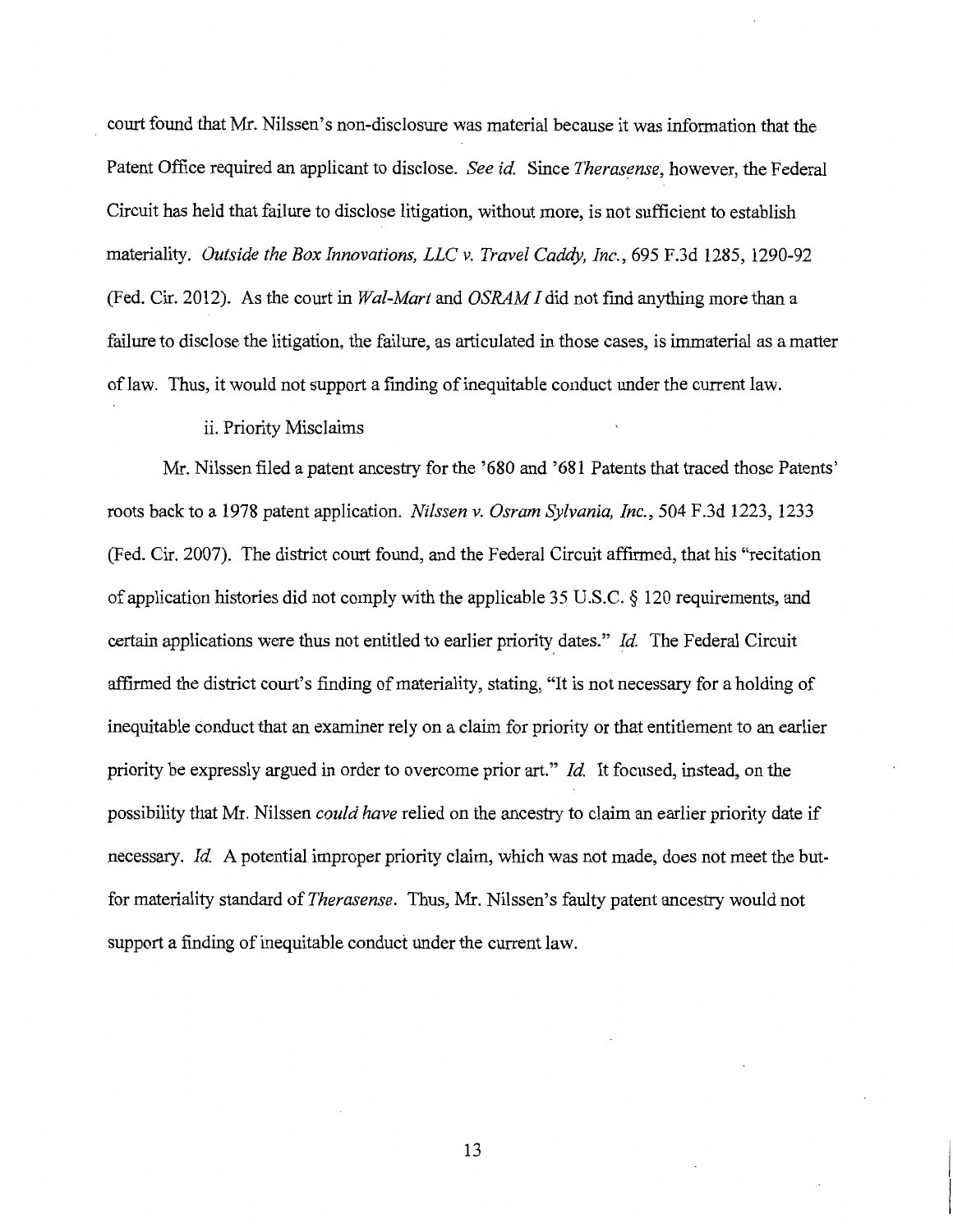iii. Incorrect Small Entity Assertions

Mr. Nilssen improperly paid small entity maintenance fees for the '680, '681, and '464 Patents from 1995 until trial in *OSRAM 1.*<sup>6</sup>*OSRAM I,* 440 F. Supp. 2d at 904. The court in *OSRAM I* explained that, in 2001, the C.F.R. provision governing which entities qualify for small entity status was amended to clarify ambiguities. *Id.* at 902-03. The court did not credit Mr. Nilssen's explanation that he did not read or understand the rule change. *Id.* at 904-05. Rather, the court found that Mr. Nilssen acted with an intent to deceive the Patent Office. *Id* at 905.

Thus, it found inequitable conduct. The Federal Circuit affirmed, noting,

While a misrepresentation of small entity status is not strictly speaking inequitable conduct in the prosecution of a patent, as the patent has already issued if maintenance fees are payable (excepting an issue fee), it is not beyond the authority of a district court to hold a patent unenforceable for inequitable conduct in misrepresenting one's status as justifying small entity maintenance payments.

*Nilssen,* 504 F.3d at 1231.<sup>7</sup>

Although the *OSRAM I* court found that Mr. Nilssen acted with intent to deceive, it did

not make this determination under the higher standard set in *Therasense*—it did not find that Mr.

Nilssen, in fact, knew his assertion of small entity status was incorrect. Under *Therasense,* it is

not enough that Mr. Nilssen should have known of a rule change. *Therasense,* 649 F.3d at

1290-91. Moreover, the *OSRAM I* court was not operating under the "single most reasonable

inference" standard for finding deceptive intent, as articulated in *Therasense. Id* at 1290.

<sup>6</sup> The *Wal-Mart* court essentially adopted the *OSRAM I* court's findings on this issue. *Wal-Mart,*  2008 WL 11350028 at \*3. Thus, I will discuss only *OSRAM I,* but my analysis applies equally to both cases.

<sup>&</sup>lt;sup>7</sup> It is not clear to me how misrepresentation of small entity status after the issuance of a patent relates to the Federal Circuit's articulation of a "material to patentability" standard in *Therasense.* Whether this remains a viable theory of inequitable conduct may be an open question. *See Sycamore IP Holdings LLC v. AT&T Corp.,* 2017 WL 3394480, at \*4 (E.D. Tex. Aug. 8, 2017) (noting that the Federal Circuit has not addressed this issue *post-Therasense* and stating that the law should be viewed as "unsettled").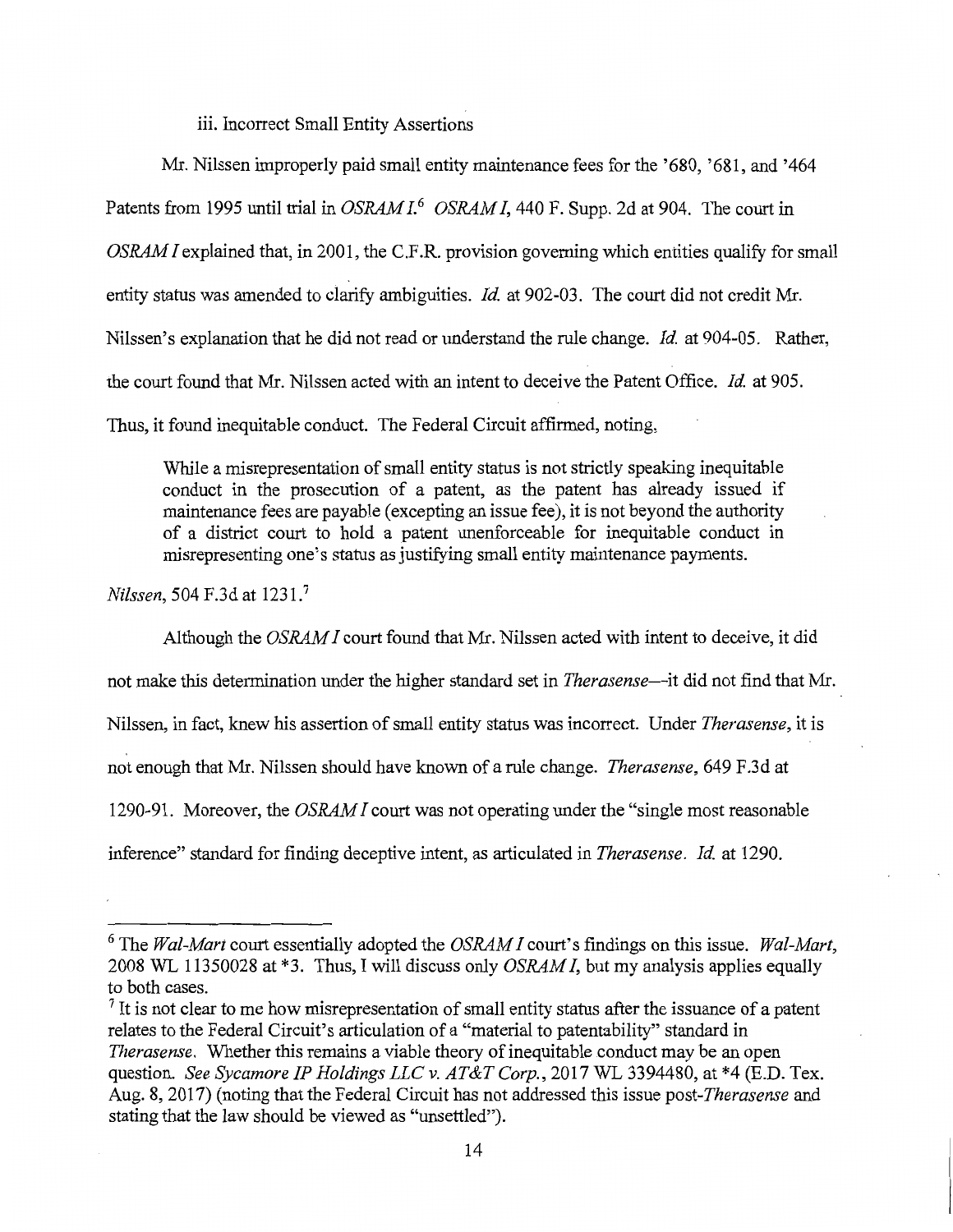Accordingly, the *OSRAM I* and *Wal-Mart* courts' findings would not support a conclusion of inequitable conduct under *post-Therasense* law.

## iv. Undisclosed Prior Art

The *OSRAM I* court found that Mr. Nilssen engaged in inequitable conduct, in relation to the '681 Patent only, by failing to disclose a known prior art reference. *OSRAM I,* 440 F.Supp.2d at 896. The court found the failure material but did not find but-for materiality. *Id.* A determination that Mr. Nilssen did not disclose a reference, without a finding of but-for materiality, is not sufficient under *Therasense.* The court also found an intent to deceive the patent office. *Id.* On appeal, the Federal Circuit found "an inference that Nilssen intended to deceive the PTO not unreasonable," but also noted that the failure to disclose might have been an oversight. *Nilssen,* 504 F.3d at 1235. This is not sufficient for a finding of intent under *Therasense'* s "single most reasonable inference" standard. Thus, neither the *OSRAM I* court's finding of materiality nor its finding of intent would have been sufficient under *Therasense.* 

#### v. The Sum of the Conduct

Defendants do not attempt to defend each of the earlier inequitable conduct findings individually. *(See* D.I. 19 at 9). Instead, they argue that the inequitable conduct determination is supportable under a totality of the circumstances analysis. *(Id.).* Defendants do not, however, show how Mr. Nilssen's actions meet the *Therasense* standard. That is, they do not argue how the totality of Mr. Nilssen's actions was material to patentability or that there is clear and convincing evidence of his deceptive intent. A series of immaterial or unintentional improper actions during patent prosecution, without more, does not amount to inequitable conduct. Thus, even under a totality of the circumstances analysis, it is clear that *Therasense* would have compelled a different result in the *OSRAM I* and *Wal-Mart* cases.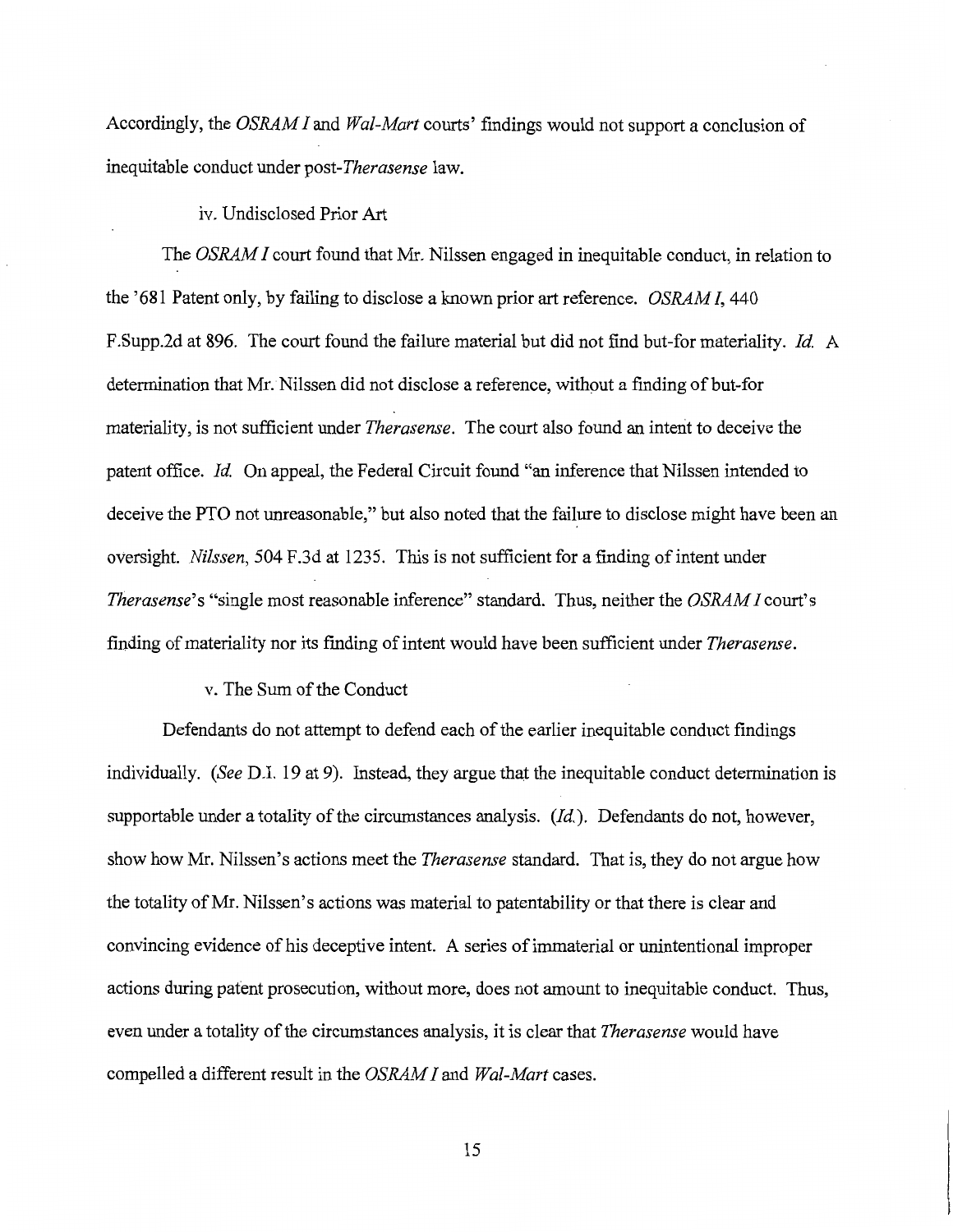Plaintiff has shown that there was a change in law and that the change would have altered the result in its earlier cases. Accordingly, I fmd that Plaintiff is not issue precluded from pursuing claims of infringement against Defendants on any of the asserted patents. 8

#### C. *Willfulness*

Defendants argue that I should dismiss Plaintiff's willfulness claims.<sup>9</sup> (D.I. 10 at 20).

They contend:

Defendants cannot have acted egregiously where they had (1) knowledge that the '680, '681, and '464 patents had been repeatedly found unenforceable by multiple federal courts, including in a case where OSRAM was [a] party, and (2) a goodfaith belief that the '140 and '213 patents are also likely unenforceable for the same reasons.

*(Id.).* I agree. "[T]o state a claim of willful infringement, the patentee must allege facts in its pleading plausibly demonstrating that the accused infringer had committed subjective willful infringement as of the date of the filing of the willful infringement claim." *Valinge Innovation AB v. Halstead New England Corp.,* 2018 WL 2411218, at \*10-12 (D. Del. May 29, 2018) (discussing *Mentor Graphics Corp.,* 851 F.3d at 1282). Given the factual background of this case, Plaintiffs allegations that Defendants knew the patents-in-suit were enforceable are not plausible. Pre-*Therasense*, courts held the '680, '681, and '464 Patents unenforceable in final judgments. The facts that led to those judgments are largely identical to the facts underlying the prosecution of the '140 Patent. Thus, I will grant Defendants' motion to dismiss Plaintiff's willfulness claims.

<sup>8</sup> I recognize that a court in the Northern District of Illinois, where parallel litigation is pending, reached the opposite conclusion with respect to previously litigated patents. (D.I. 16, Exh. 14 (memorandum order in *Feit Elec. Co., Inc. v. Beacon Point Capital, LLC,* No. 13-CV-09339, (N.D. Ill.))). That court, however, did not have the benefit of *Voter Verified* to clarify the scope of the Federal Circuit's exception to issue preclusion.

 $9$  Plaintiff does not allege willfulness in relation to the '213 Patent. (D.I. 18 at 19 n.10).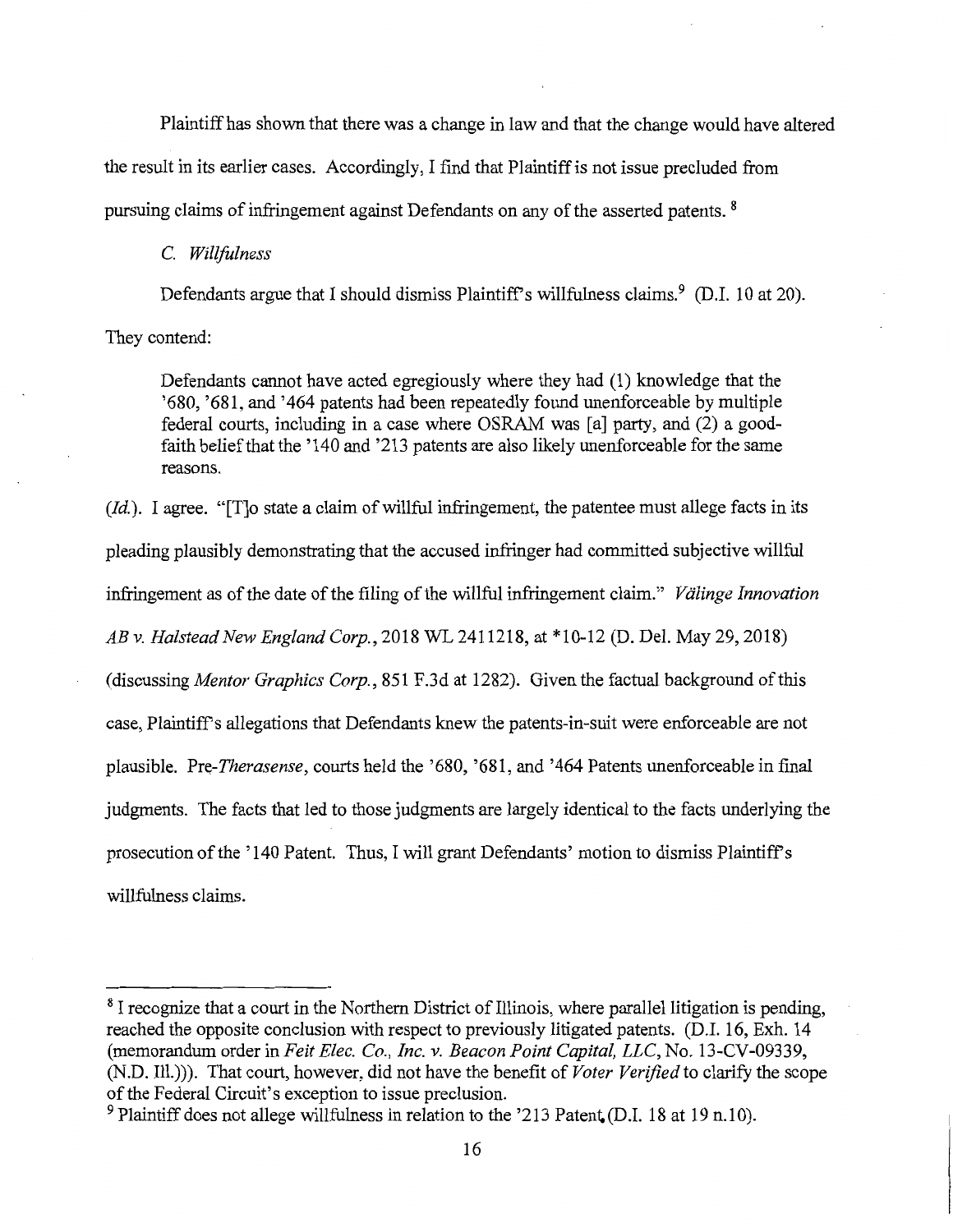# **IV. CONCLUSION**

Plaintiff is not precluded from pursuing any of its infringement claims against Defendants. I will, however, grant Defendants' motion as to Plaintiff's claims of willful infringement.